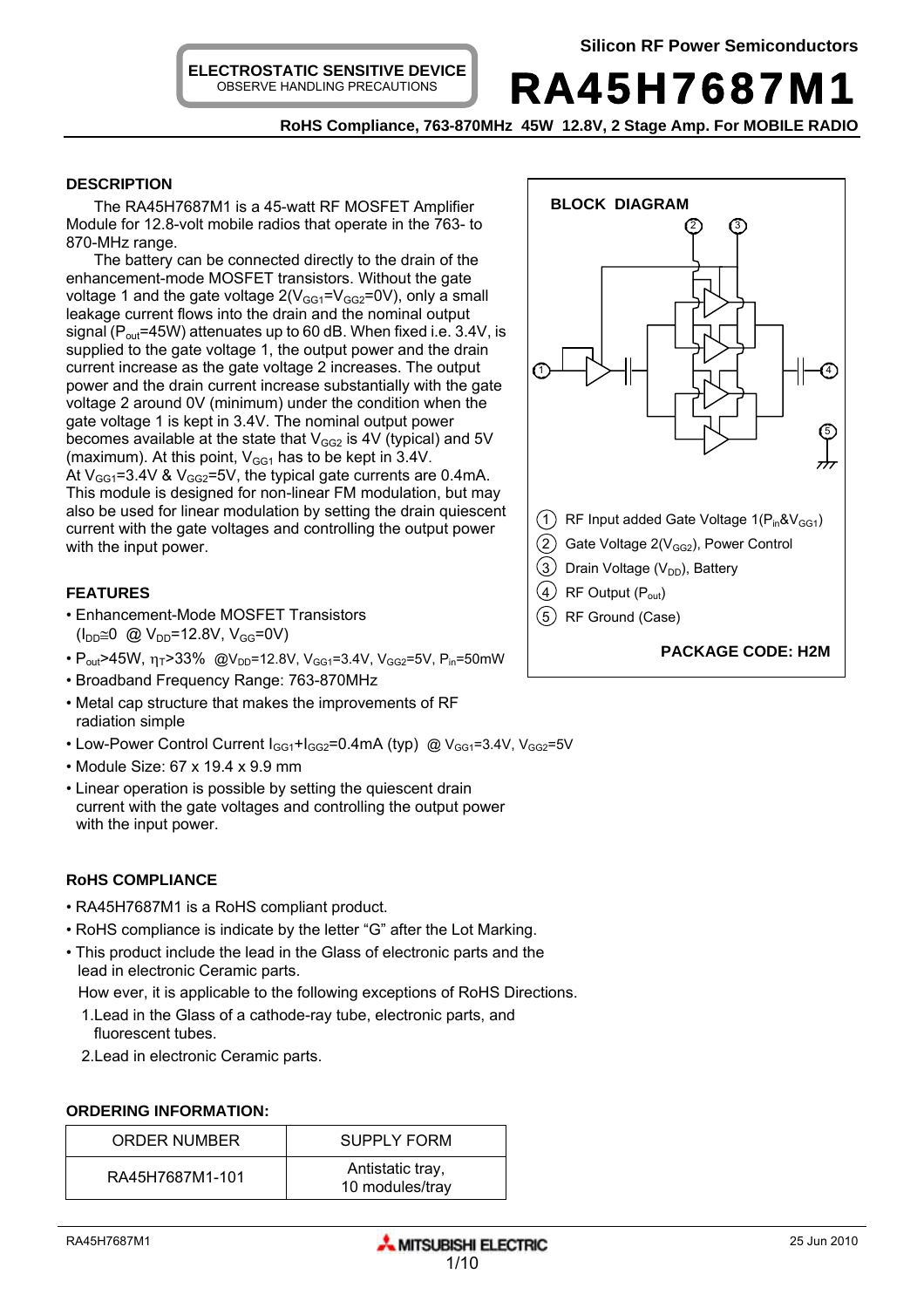# ROHS COMPLIANCE **RA45H7687M1**

| <b>SYMBOL</b>                | <b>PARAMETER</b>                        | <b>CONDITIONS</b>                                              | <b>RATING</b>   | UNIT |
|------------------------------|-----------------------------------------|----------------------------------------------------------------|-----------------|------|
| $V_{DD}$                     | Drain Voltage                           | $V_{GG1}$ =3.4V ± 7%, $V_{GG2}$ <5V, $P_{in}$ =0W              | 17              | V    |
| V <sub>GG1</sub>             | Gate Voltage 1                          | $V_{GG2}$ <5V, $V_{DD}$ <12.8V, $P_{in}$ =50mW                 | 4.5             | v    |
| $V_{GG2}$                    | Gate Voltage 2                          | $V_{GG1} = 3.4V \pm 7\%$ , $V_{DD} < 12.8V$ , $P_{in} = 50$ mW | 6               |      |
| $P_{in}$                     | Input Power                             | f=763-870MHz.                                                  | 100             | mW   |
| $P_{\text{out}}$             | <b>Output Power</b>                     |                                                                | 60              | W    |
| $I_{\text{case}(\text{OP})}$ | <b>Operation Case Temperature Range</b> | $V_{GG1} = 3.4V \pm 7\%$ , $V_{GG2} < 5V$                      | $-30$ to $+100$ | °C   |
| ${\mathsf T}_{\text{stg}}$   | Storage Temperature Range               |                                                                | $-40$ to $+110$ | °C   |

# **MAXIMUM RATINGS** ( $T_{case}$ =+25°C,  $Z_G$ = $Z_L$ =50 $\Omega$ , unless otherwise specified)

The above parameters are independently guaranteed.

# **ELECTRICAL CHARACTERISTICS** (T<sub>case</sub>=+25°C, Z<sub>G</sub>=Z<sub>L</sub>=50Ω, unless otherwise specified)

| <b>SYMBOL</b>      | <b>PARAMETER</b>         | <b>CONDITIONS</b>                                                                                                                                  | <b>MIN</b>                | <b>TYP</b> | <b>MAX</b> | <b>UNIT</b> |
|--------------------|--------------------------|----------------------------------------------------------------------------------------------------------------------------------------------------|---------------------------|------------|------------|-------------|
| F                  | <b>Frequency Range</b>   |                                                                                                                                                    | 763                       |            | 870        | <b>MHz</b>  |
| $P_{\text{out1}}$  | <b>Output Power 1</b>    | V <sub>DD</sub> =12.8V, V <sub>GG1</sub> =3.4V, V <sub>GG2</sub> =5V, P <sub>in</sub> =50mW                                                        | 45                        |            |            | W           |
| ηT                 | <b>Total Efficiency</b>  | $V_{DD} = 12.8V$                                                                                                                                   | 33                        |            |            | $\%$        |
| $2f_{o}$           | $2nd$ Harmonic           | $V_{GG1} = 3.4V$                                                                                                                                   |                           |            | $-40$      | dBc         |
| $3f_{o}$           | 3 <sup>nd</sup> Harmonic | $V_{GG2} = 5V$                                                                                                                                     |                           |            | $-35$      | dBc         |
| $\rho_{\text{in}}$ | Input VSWR               | $P_{in} = 50$ mW                                                                                                                                   |                           |            | 3:1        |             |
| $I_{DD}$           | Leakage Current          | $V_{DD}$ =17V, $V_{GG1}$ =V $_{GG2}$ =0V, $P_{in}$ =0W                                                                                             |                           |            |            | mA          |
| $P_{\text{out2}}$  | Output Power 2*          | $V_{DD}$ =15.2V, $V_{GG1}$ =3.4V, $V_{GG2}$ =1V, $P_{in}$ =2dBm                                                                                    |                           |            | 1.5        | W           |
|                    | Stability                | $V_{DD}$ =10.0-15.2V, P <sub>in</sub> =1-100mW,<br>1.5< $P_{\text{out}}$ <50W (V <sub>GG2</sub> control, V <sub>GG1</sub> =3.4V),<br>Load VSWR=3:1 | No parasitic oscillation  |            |            |             |
|                    | Load VSWR Tolerance      | $V_{DD} = 15.2 V$ , $P_{in} = 50$ mW,<br>$P_{\text{out}}$ =45W (V <sub>GG2</sub> control, V <sub>GG1</sub> =3.4V),<br>Load VSWR=20:1               | No degradation or destroy |            |            |             |

\*: This is guaranteed as design value.

All parameters, conditions, ratings, and limits are subject to change without notice.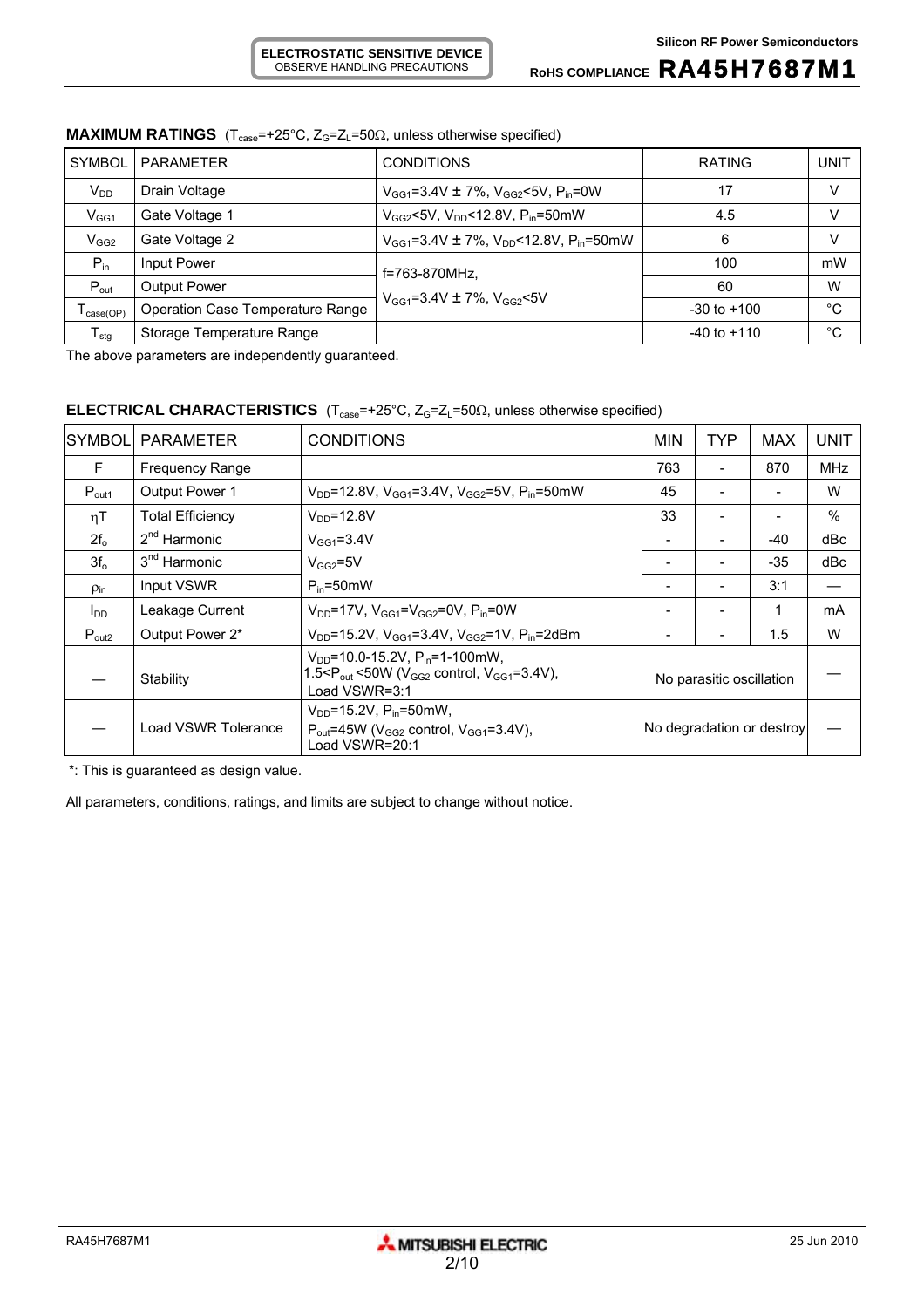

**RoHS COMPLIANCE** RA45H7687M1



**INPUT VSWR versus FREQUENCY**



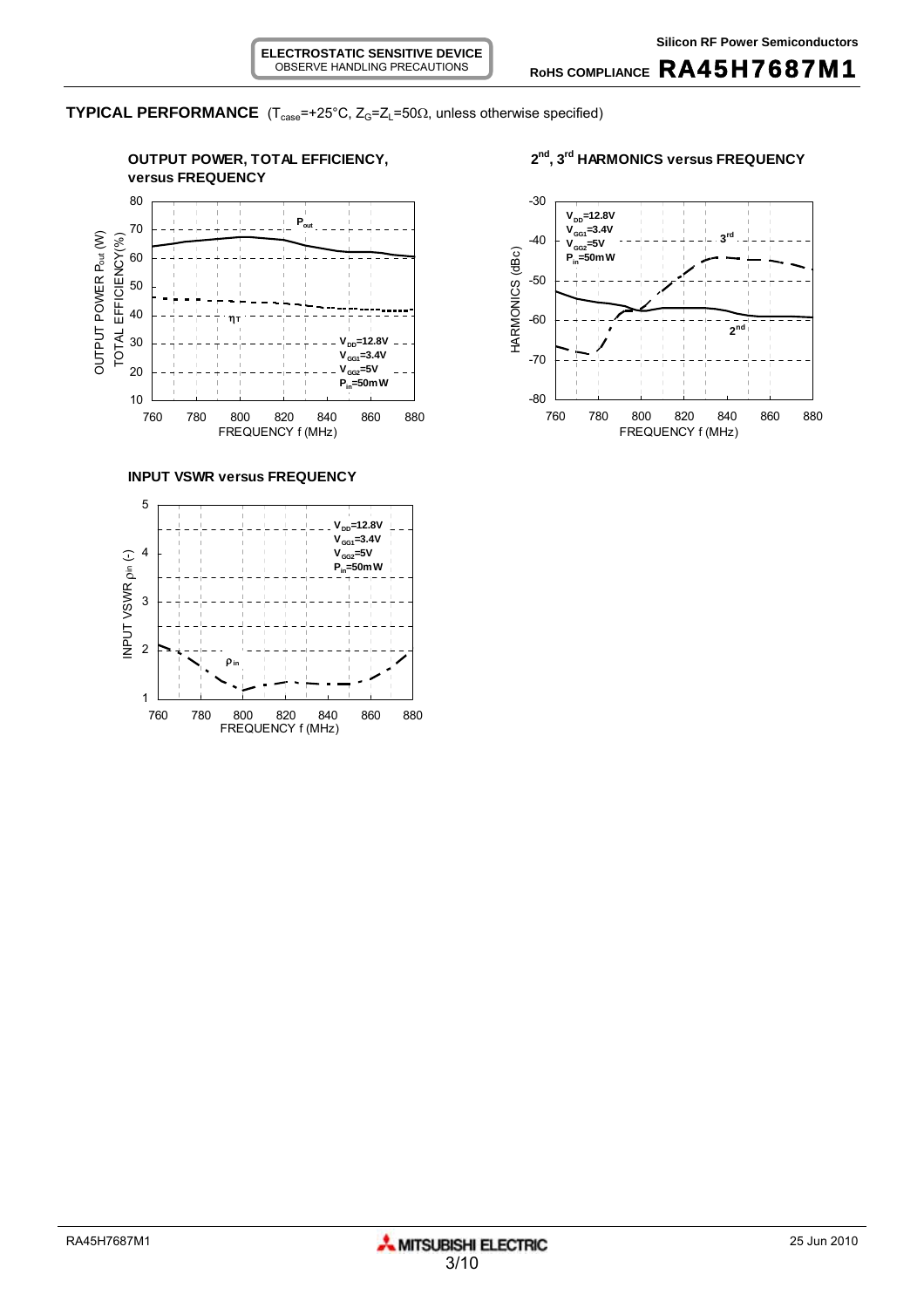0











**OUTPUT POWER and DRAIN CURRENT CURPUT POWER AND DRAIN CURRENT** 



-10 -5 0 5 10 15 20 INPUT POWER Pin (dBm)

0



**versus DRAIN VOLTAGE versus DRAIN VOLTAGE**

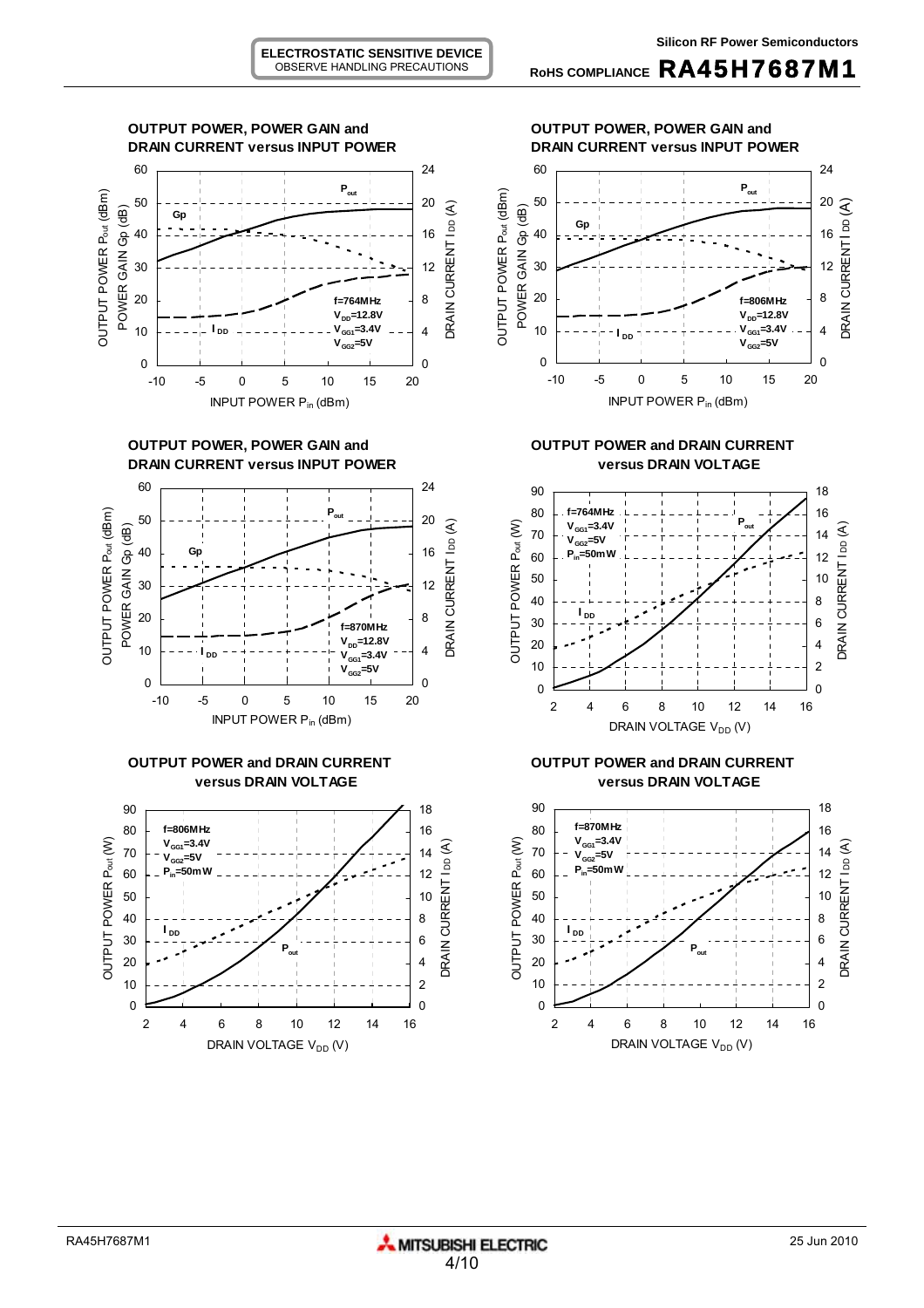

**TYPICAL PERFORMANCE**  $(T_{case} = +25^{\circ}C, Z_G = Z_L = 50\Omega,$  unless otherwise specified)

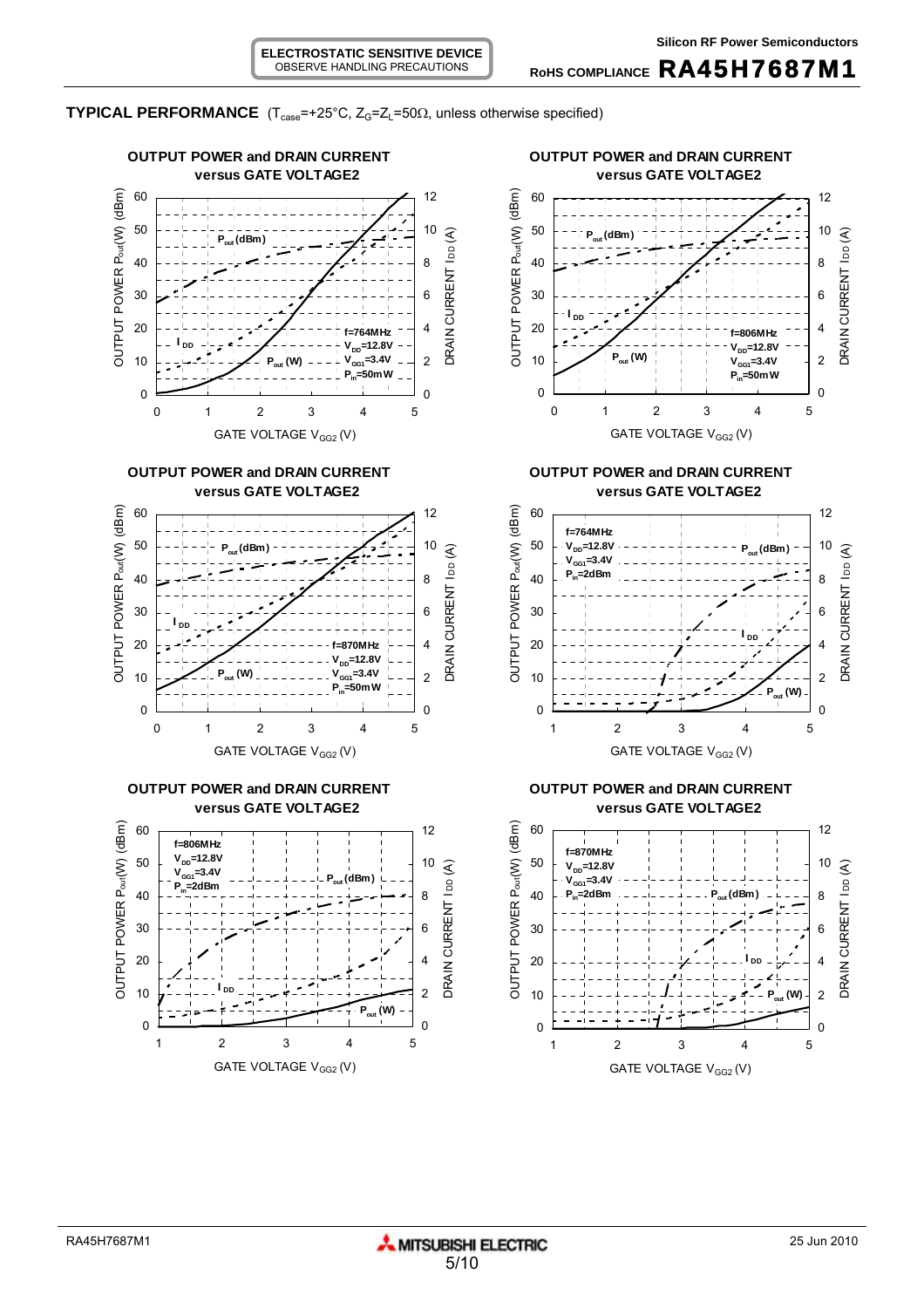# **OUTLINE DRAWING** (mm)



- (1) RF Input added Gate Voltage  $1(P_{in} & V_{GG1})$
- $(2)$  Gate Voltage 2( $V<sub>GG2</sub>$ )
- $\circled{3}$  Drain Voltage (V<sub>DD</sub>)
- 4 RF Output (P<sub>out</sub>)
- 5 RF Ground (Case)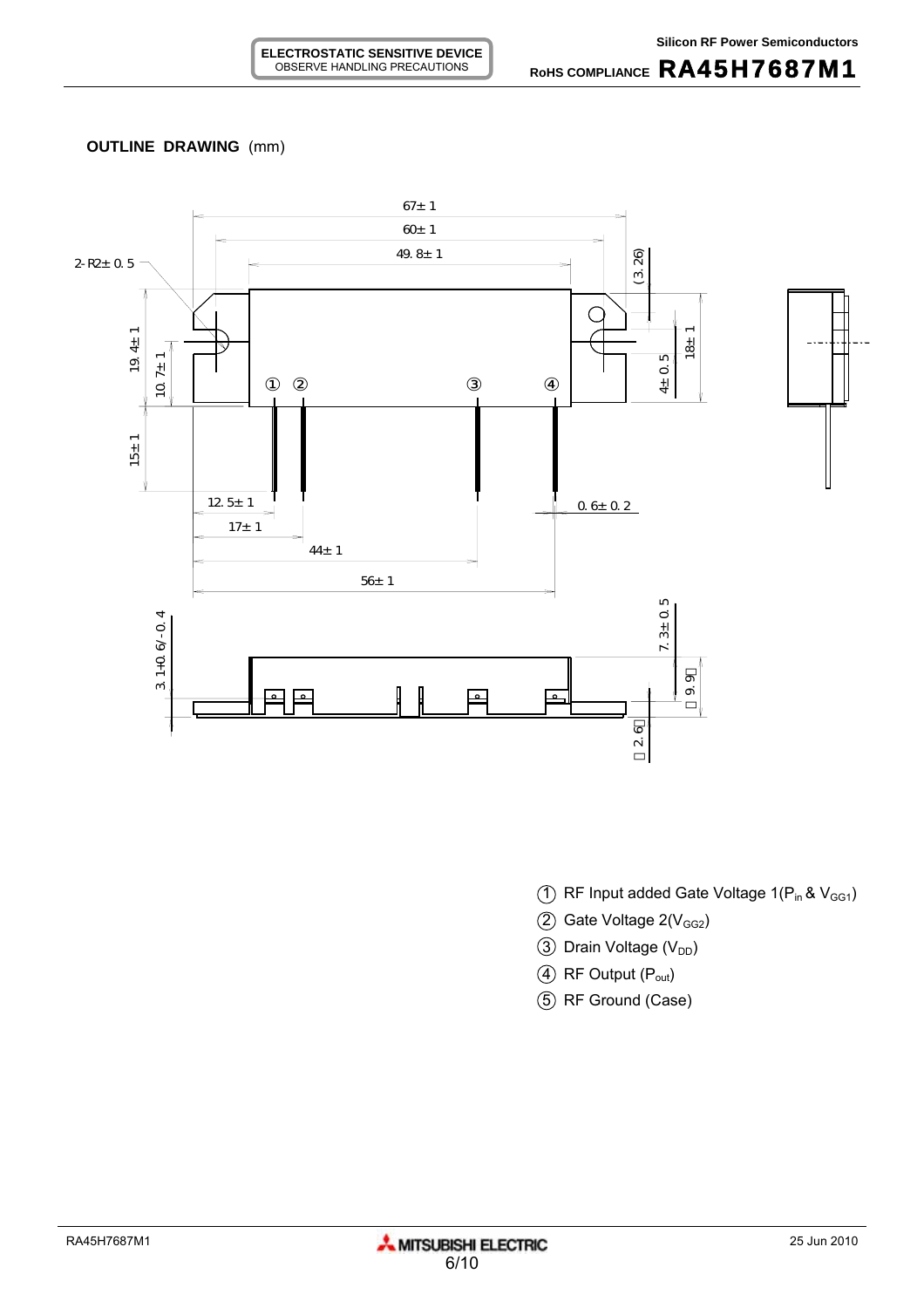#### **ELECTROSTATIC SENSITIVE DEVICE** OBSERVE HANDLING PRECAUTIONS

#### **TEST BLOCK DIAGRAM**





NOTE: Resistance between Gate Voltage 1, where RF is input, and ground equals to 15k ohm.

External resistance connected to  $V_{GG1}$ ; impedance between Pin& $V_{GG1}$  and ground needs to make high impedance that doesn't prevent RF characteristic on this module.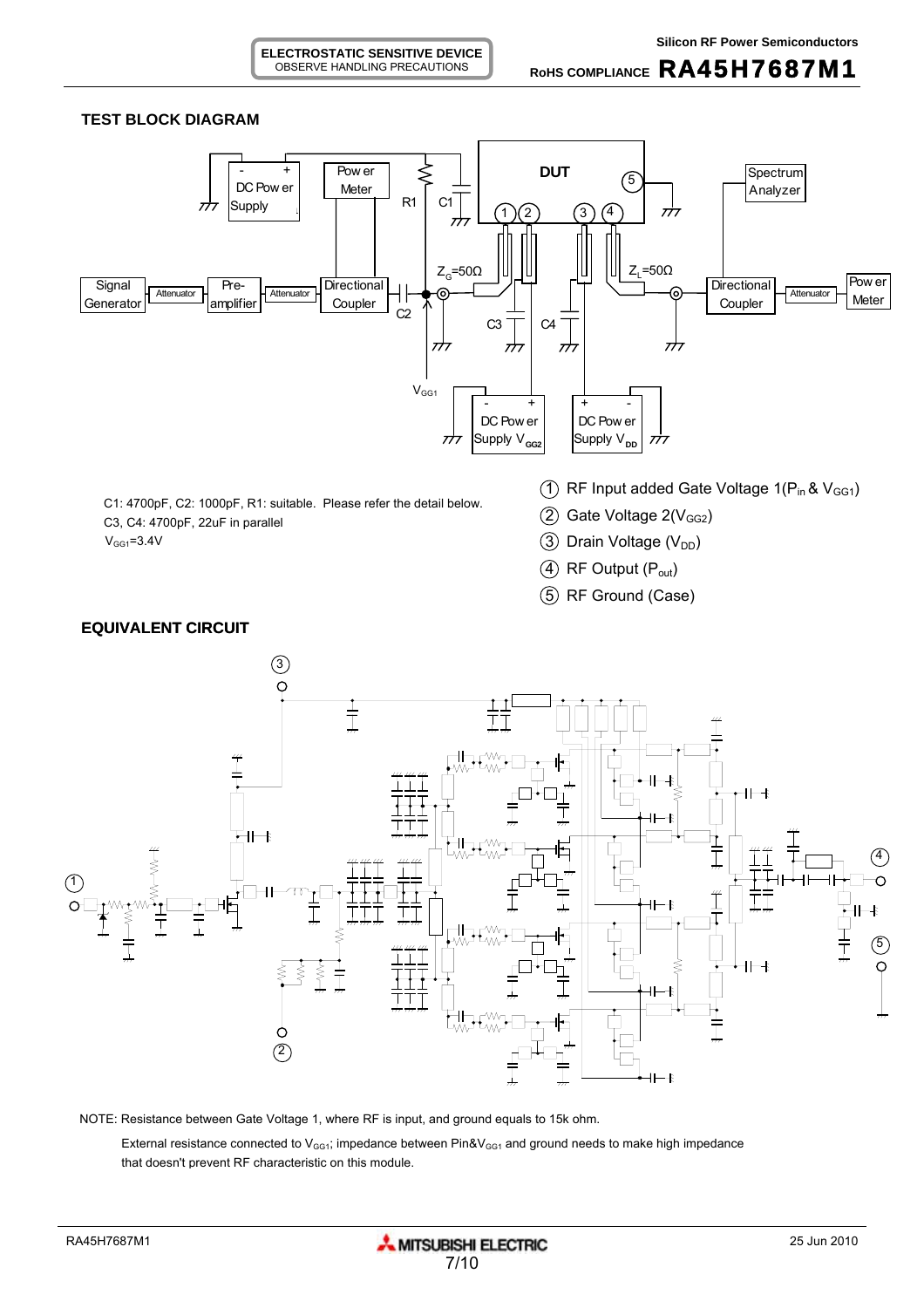# **RECOMMENDATIONS and APPLICATION INFORMATION:**

#### **Construction:**

This module consists of a glass-epoxy substrate soldered onto a copper flange. For mechanical protection, a metal cap is attached (which makes the improvement of RF radiation easy). The MOSFET transistor chips are die bonded onto metal, wire bonded to the substrate, and coated with resin. Lines on the substrate (eventually inductors), chip capacitors, and resistors form the bias and matching circuits. Wire leads soldered onto the glass-epoxy substrate provide the DC and RF connection.

Following conditions must be avoided:

- a) Bending forces on the glass-epoxy substrate (for example, by driving screws or from fast thermal changes)
- b) Mechanical stress on the wire leads (for example, by first soldering then driving screws or by thermal expansion)
- c) Defluxing solvents reacting with the resin coating on the MOSFET chips (for example, Trichloroethylene)
- d) Frequent on/off switching that causes thermal expansion of the resin

e) ESD, surge, overvoltage in combination with load VSWR, and oscillation

# **ESD:**

This MOSFET module is sensitive to ESD voltages down to 1000V. Appropriate ESD precautions are required.

### **Mounting:**

A thermal compound between module and heat sink is recommended for low thermal contact resistance. The module must first be screwed to the heat sink, then the leads can be soldered to the printed circuit board. M3 screws are recommended with a tightening torque of 4.0 to 6.0 kgf-cm.

### **Soldering and Defluxing:**

This module is designed for manual soldering.

The leads must be soldered after the module is screwed onto the heat sink.

The temperature of the lead (terminal) soldering should be lower than 350°C and shorter than 3 second. Ethyl Alcohol is recommend for removing flux. Trichloroethylene solvents must not be used (they may cause bubbles in the coating of the transistor chips which can lift off the bond wires).

# **Thermal Design of the Heat Sink:**

At  $P_{out}$ =45W,  $V_{DD}$ =12.8V and  $P_{in}$ =50mW each stage transistor operating conditions are:

| Stage     | $P_{\text{in}}$<br>'W) | out<br>(W) | $R_{th(ch-case)}$<br>$(^{\circ}$ C/W) | $I_{DD}$ @ η <sub>τ</sub> =33%<br>'A` | V DD<br>(V) |  |
|-----------|------------------------|------------|---------------------------------------|---------------------------------------|-------------|--|
| ⊿ st      | 0.05                   | 3.0        | 3.5                                   | 0.62                                  | 12.8        |  |
| $\sim$ nd | 3.0                    | 45.0       | 0.6                                   | 9.96                                  |             |  |

The channel temperatures of each stage transistor  $T_{ch} = T_{case} + (V_{DD} \times I_{DD} - P_{out} + P_{in}) \times R_{th(ch-case)}$  are:

 $T_{\text{ch1}} = T_{\text{case}} + (12.8 \text{V} \times 0.62 \text{A} - 3.0 \text{W} + 0.05 \text{W}) \times 3.5^{\circ} \text{C/W} = T_{\text{case}} + 17.5 \text{°C}$ 

 $T_{\text{ch2}} = T_{\text{case}} + (12.8 \text{V} \times 9.96 \text{A} - 45.0 \text{W} + 3.0 \text{W}) \times 0.6^{\circ} \text{C/W} = T_{\text{case}} + 51.3 \text{°C}$ 

For long-term reliability, it is best to keep the module case temperature ( $T_{\text{case}}$ ) below 90°C. For an ambient temperature T<sub>air</sub>=60°C and P<sub>out</sub>=45W, the required thermal resistance R<sub>th (case-air)</sub> = (T<sub>case</sub> - T<sub>air</sub>) / ((P<sub>out</sub> /  $\eta_T$ ) - $P_{out}$  +  $P_{in}$ ) of the heat sink, including the contact resistance, is:

 $R_{th (case-air)} = (90^{\circ}C - 60^{\circ}C) / (45W/33\% - 45W + 0.05W) = 0.33 \text{ °C/W}$ 

When mounting the module with the thermal resistance of 0.33 °C/W, the channel temperature of each stage transistor is:

 $T_{\text{ch1}} = T_{\text{air}} + 47.5 \text{ °C}$  $T_{\text{ch2}} = T_{\text{air}} + 81.3 \text{ °C}$ 

The 175°C maximum rating for the channel temperature ensures application under derated conditions.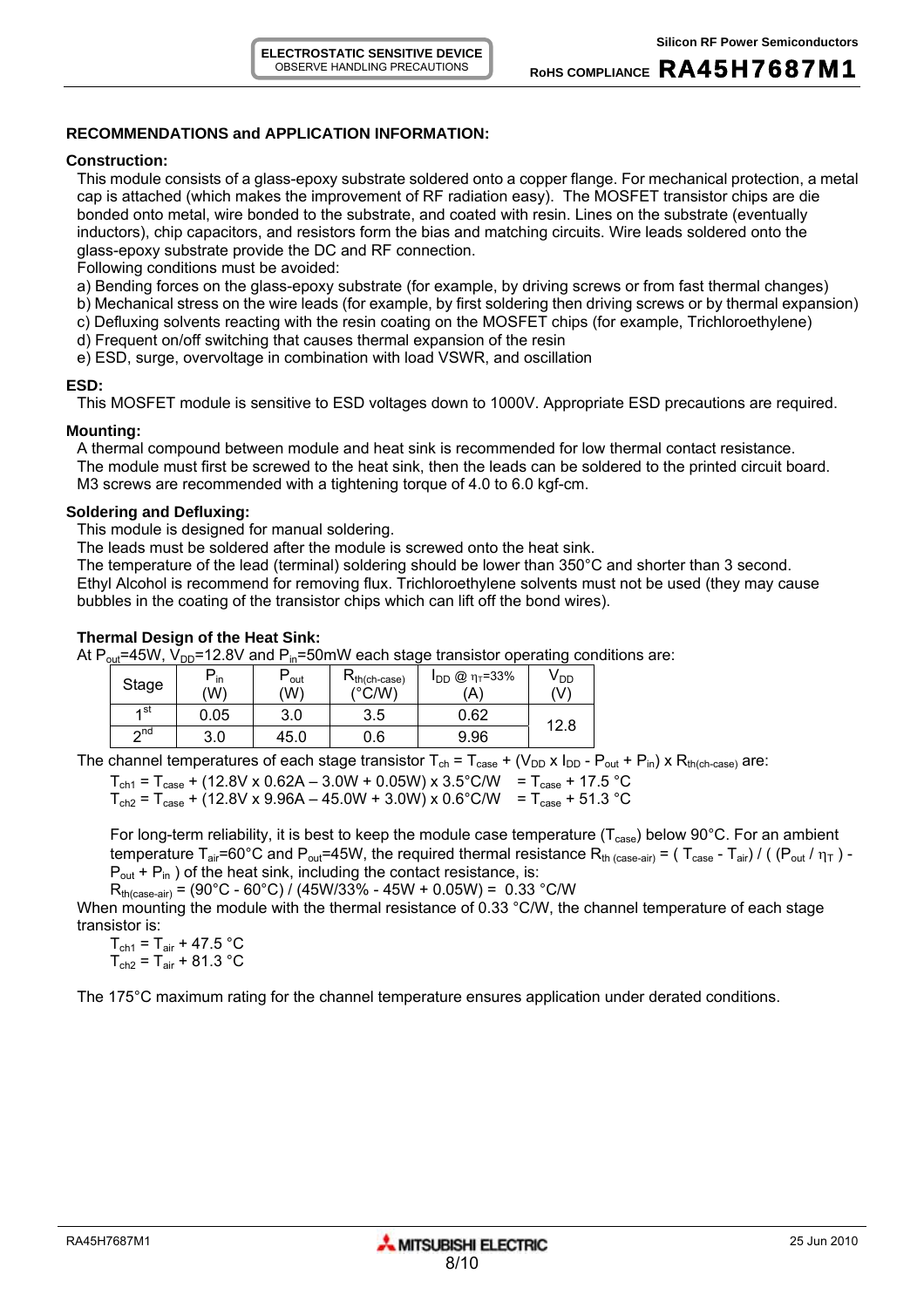**ELECTROSTATIC SENSITIVE DEVICE** OBSERVE HANDLING PRECAUTIONS

# **RoHS COMPLIANCE** RA45H7687M1

### **Output Power Control:**

Depending on linearity, the following three methods are recommended to control the output power:

a) Non-linear FM modulation at high power operating: By the gate voltages ( $V_{GG1}$  and  $V_{GG2}$ ).

When the gate voltages are close to zero, the nominal output signal ( $P_{out}=45W$ ) is attenuated up to 60 dB and only a small leakage current flows from the battery into the drain. (On the following,  $V_{GG1}$  has to be kept in 3.4V.) Around  $V_{GG2}=0V(minimum)$ , the output power and drain current increases substantially.

Around  $V_{GG2}=4V$  (typical) to  $V_{GG2}=5V$  (maximum), the nominal output power becomes available.

# b) Linear AM modulation:

By RF input power  $P_{in}$ . (On the following, V  $_{GG1}$  has to be kept in 3.4V.)

 $V_{GG2}$  is used to set the drain's quiescent current for the required linearity.

# **Oscillation:**

To test RF characteristics, this module is put on a fixture with two bias decoupling capacitors each on gate and drain, a 4.700 pF chip capacitor, located close to the module, and a 22 µF (or more) electrolytic capacitor. When an amplifier circuit around this module shows oscillation, the following may be checked:

a) Do the bias decoupling capacitors have a low inductance pass to the case of the module?

b) Is the load impedance  $Z_L$ =50 $\Omega$ ?

c) Is the source impedance  $Z_{G}$ =50 $\Omega$ ?

# **ATTENTION:**

1.High Temperature; This product might have a heat generation while operation,Please take notice that have a possibility to receive a burn to touch the operating product directly or touch the product until cold after switch off. At the near the product,do not place the combustible material that have possibilities to arise the fire.

2. Generation of High Frequency Power; This product generate a high frequency power. Please take notice that do not leakage the unnecessary electric wave and use this products without cause damage for human and property per normal operation.

3. Before use; Before use the product,Please design the equipment in consideration of the risk for human and electric wave obstacle for equipment.

# **PRECAUTION FOR THE USE OF MITSUBISHI SILICON RF POWER AMPLIFIER DEVICES:**

- 1.The specifications of mention are not guarantee values in this data sheet. Please confirm additional details regarding operation of these products from the formal specification sheet. For copies of the formal specification sheets, please contact one of our sales offices.
- 2.RA series products (RF power amplifier modules) are designed for consumer mobile communication terminals and were not specifically designed for use in other applications. In particular, while these products are highly reliable for their designed purpose, they are not manufactured under a quality assurance testing protocol that is sufficient to guarantee the level of reliability typically deemed necessary for critical communications elements. Examples of critical communications elements would include transmitters for base station applications and fixed station applications that operate with long term continuous transmission and a higher on-off frequency during transmitting, especially for systems that may have a high impact to society.
- 3.RA series products use MOSFET semiconductor technology. They are sensitive to ESD voltage therefore appropriate ESD precautions are required.
- 4.In order to maximize reliability of the equipment, it is better to keep the devices temperature low. It is recommended to utilize a sufficient sized heat-sink in conjunction with other cooling methods as needed (fan, etc.) to keep the case temperature for RA series products lower than 60deg/C under standard conditions, and less than 90deg/C under extreme conditions.
- 5.RA series products are designed to operate into a nominal load impedance of 50 ohms. Under the condition of operating into a severe high load VSWR approaching an open or short, an over load condition could occur. In the worst case there is risk for burn out of the transistors and burning of other parts including the substrate in the module.
- 6.The formal specification includes a guarantee against parasitic oscillation under a specified maximum load mismatch condition. The inspection for parasitic oscillation is performed on a sample basis on our manufacturing line. It is recommended that verification of no parasitic oscillation be performed at the completed equipment level also.
- 7.For specific precautions regarding assembly of these products into the equipment, please refer to the supplementary items in the specification sheet.
- 8.Warranty for the product is void if the products protective cap (lid) is removed or if the product is modified in any way from it's original form.
- 9.For additional "Safety first" in your circuit design and notes regarding the materials, please refer the last page of this data sheet.
- 10. Please refer to the additional precautions in the formal specification sheet.